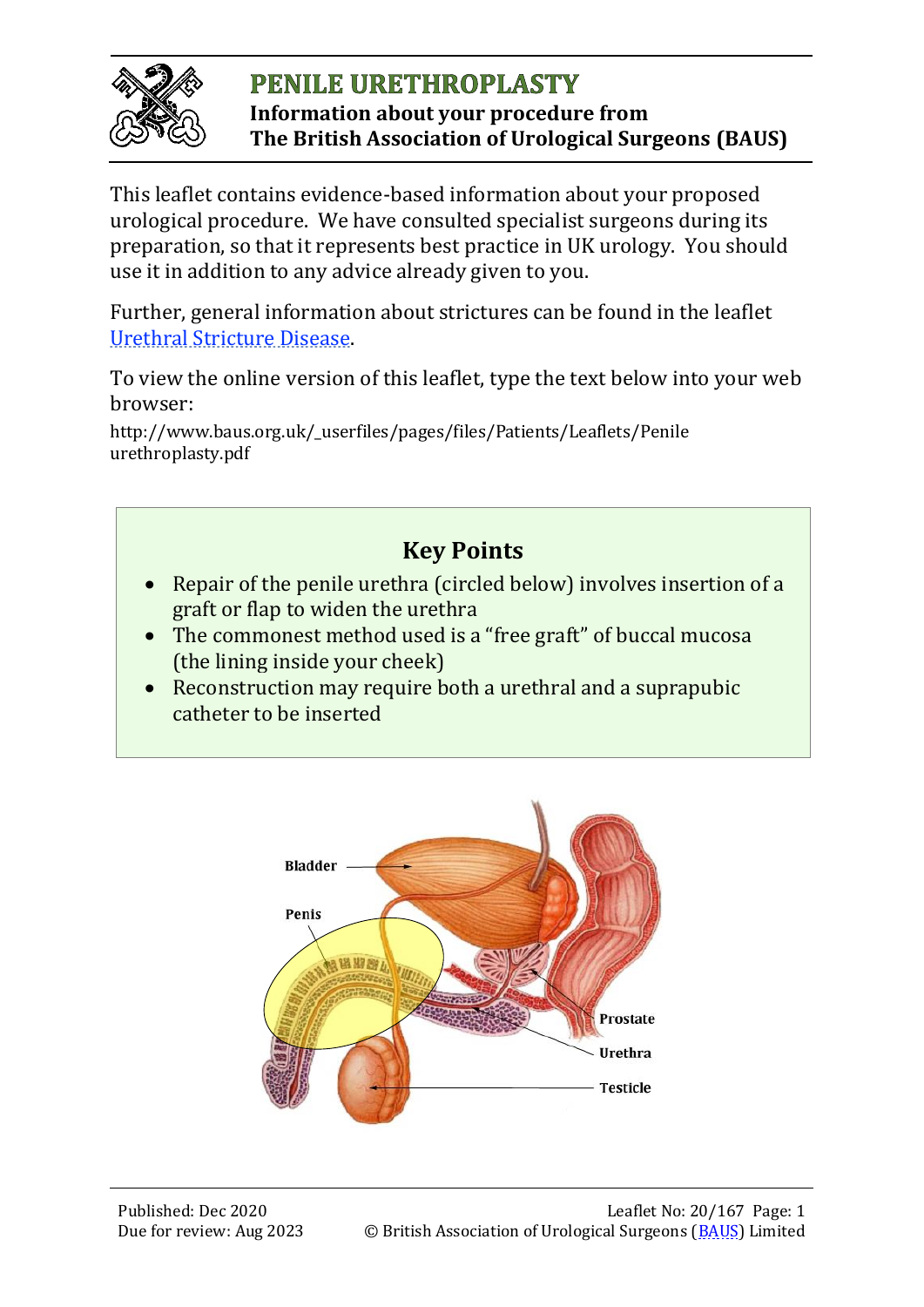## **What does this procedure involve?**

We perform penile urethroplasty to treat a stricture anywhere in the penis from the glans (head) to the front part of the scrotum. Many conditions cause penile strictures, for example:

- inflammatory conditions (lichen sclerosus / balanitis xerotica obliterans);
- previous passage of instruments or catheters; or
- sexually transmitted infections (STIs).

Before agreeing to have the procedure, you may be asked to have a urethrogram. This is an X-ray that shows all your urethra and assesses the length of the stricture. It is done by placing a very fine catheter inside the tip of the urethra and injecting contrast medium (a dye that shows up on Xray) whilst X-rays are taken.

Some centres prefer urethral ultrasound as an alternative way of demonstrating the urethral stricture. We apply jelly to your penis and ask you to pass urine, whilst scanning your penis, so that the anatomy of your urethra (waterpipe) can be clarified. These tests help demonstrate that the problem you have with passing urine is localised to your penis.

## **What are the alternatives?**

- **Observation** "doing nothing"
- **[Optical urethrotomy](http://www.baus.org.uk/_userfiles/pages/files/Patients/Leaflets/Endoscopic%20stricture%20treatment.pdf)** a telescopic operation to cut through the narrowed area internally
- **[Dilatation](http://www.baus.org.uk/_userfiles/pages/files/Patients/Leaflets/Endoscopic%20stricture%20treatment.pdf)** repeated stretching using plastic or metal dilators which you may need to continue yourself (intermittent self-dilatation)

Both optical urethrotomy and repeated dilatation carry a high risk of the stricture recurring.

# **What happens on the day of the procedure?**

Your urologist (or a member of their team) will briefly review your history and medications, and will discuss the surgery again with you to confirm your consent.

An anaesthetist will see you to discuss the options of a general anaesthetic or spinal anaesthetic. The anaesthetist will also discuss pain relief after the procedure with you.

We may provide you with a pair of TED stockings to wear, and give you a heparin injection to thin your blood. These help to prevent blood clots from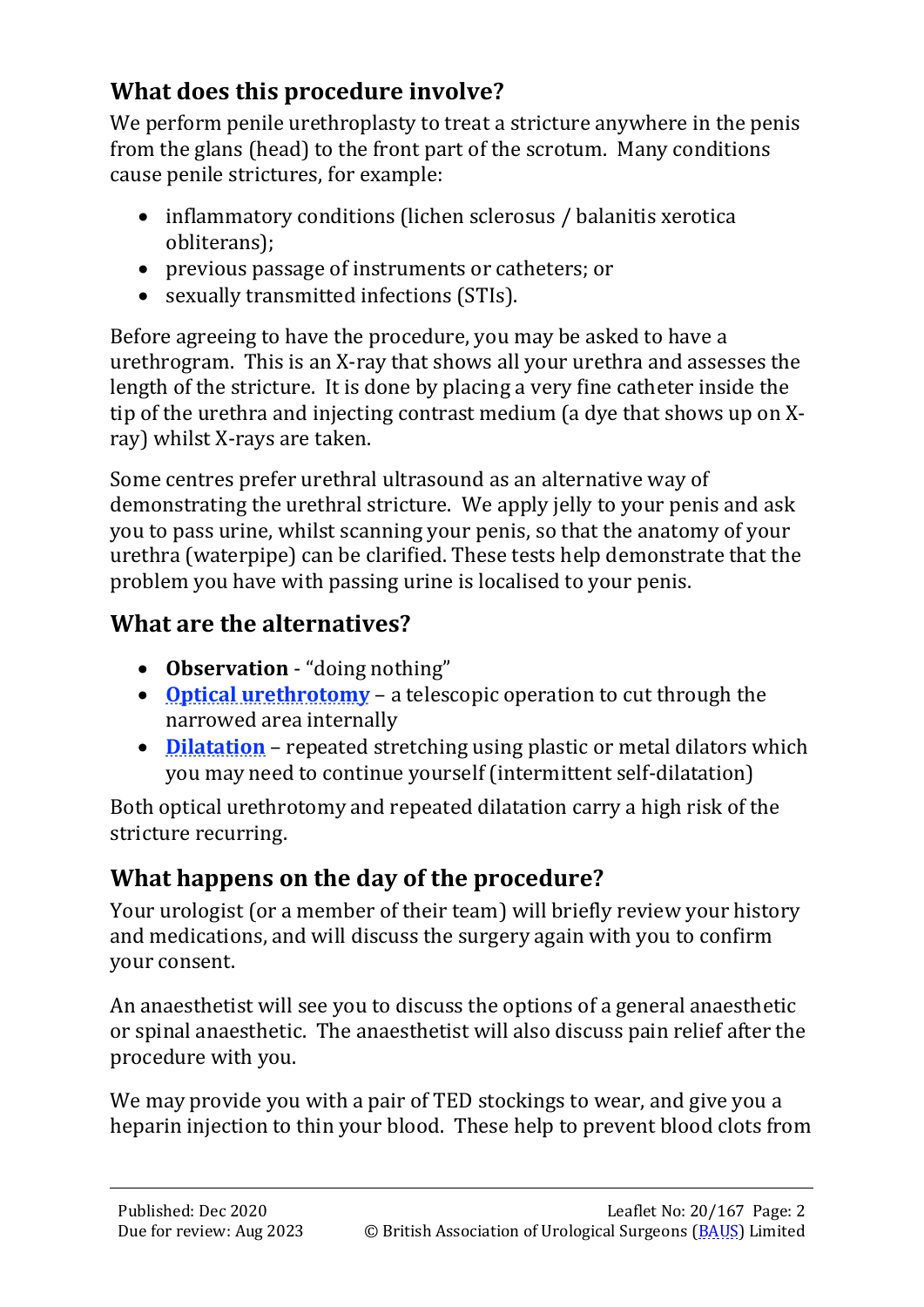developing and passing into your lungs. Your medical team will decide whether you need to continue these after you go home.

## **Details of the operation**

- we usually carry out the procedure under a general anaesthetic
- you may be given an injection of antibiotics before the procedure, after you have been checked carefully for any allergies
- we make an incision either around your penis (where the head joins the shaft) or in your perineum (between the back of your scrotum and your anus)
- if you have a foreskin, we may advise you to have a [circumcision](http://www.baus.org.uk/_userfiles/pages/files/Patients/Leaflets/Circumcision.pdf)
- we either strip back the skin covering the shaft of the penis to expose its full length, or we pull the penis out through the perineal incision
- we free your urethra from the two erectile cylinders inside the shaft of your penis and open it along the full length of the stricture
- we take a strip of the lining from inside your mouth (buccal mucosa) and sew it on to healthy tissue overlying the erectile cylinders
- we then sew the cut edges of your urethra directly on to the edges of the graft, which widens the urethra
- sometimes we use a skin flap (with its attached blood supply) from the penis itself or from the foreskin as a graft
- we stitch the skin back in place, either around the head of your penis or in your perineum, depending on the site of the initial incision
- your mouth wound (if present) will heal very quickly; some surgeons stitch the mouth defect whilst others leave it to heal on its own
- we close the skin with absorbable stitches which normally disappear within two to three weeks
- we bandage your penis firmly (for 48 hours)
- we put a catheter in your bladder which needs to remain for two to three weeks
- the procedure takes between two and three hours to complete
- you should expect to be in hospital one to two nights

# **Are there any after-effects?**

The possible after-effects and your risk of getting them are shown below. Some are self-limiting or reversible, but others are not. We have not listed very rare after-effects (occurring in less than 1 in 250 patients) individually. The impact of these after-effects can vary a lot from patient to patient; you should ask your surgeon's advice about the risks and their impact on you as an individual: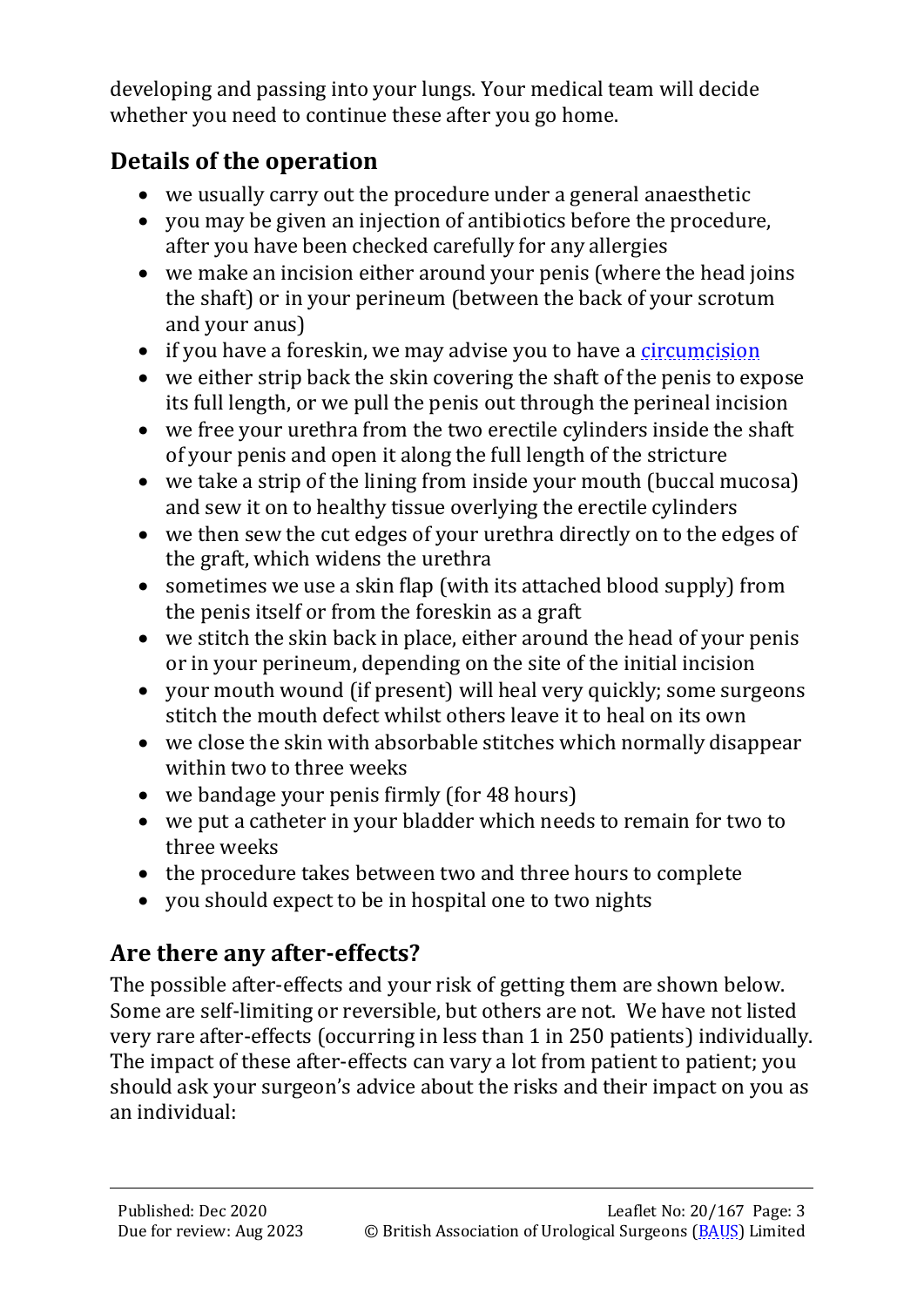| After-effect                                                                                                | <b>Risk</b>                           |
|-------------------------------------------------------------------------------------------------------------|---------------------------------------|
| Urinary tract infection requiring treatment                                                                 | Between 1 in 2 &                      |
| with antibiotics                                                                                            | 1 in 10 patients                      |
| Swelling & bruising of the wound site                                                                       | Between 1 in 2 &<br>1 in 10 patients  |
| Discomfort or numbness in your mouth<br>where the buccal mucosa graft was taken<br>from inside your cheek   | Between 1 in 2 &<br>1 in 10 patients  |
| Recurrent stricture formation requiring                                                                     | Between 1 in 2 &                      |
| further surgery or other treatment                                                                          | 1 in 10 patients                      |
| Dribbling after urination due to "bagginess"                                                                | Between 1 in 2 &                      |
| of the graft or flap                                                                                        | 1 in 10 patients                      |
| Wound infection requiring treatment with                                                                    | Between 1 in 10 &                     |
| antibiotics                                                                                                 | 1 in 50 patients                      |
| Failure of the urethra to join completely<br>resulting in urine leakage around the stitch<br>line (fistula) | Between 1 in 10 &<br>1 in 50 patients |
| Lost, altered or bent erections as a result of                                                              | Between 1 in 10 &                     |
| surgical scarring or post-operative infection                                                               | 1 in 50 patients                      |
| Shortening of the penis                                                                                     | Between 1 in 10 &<br>1 in 50 patients |
| Delayed bleeding requiring removal of clots                                                                 | Between 1 in 50 &                     |
| or further surgery                                                                                          | 1 in 250 patients                     |
| Wound breakdown requiring further                                                                           | Between 1 in 50 &                     |
| surgery                                                                                                     | 1 in 250 patients                     |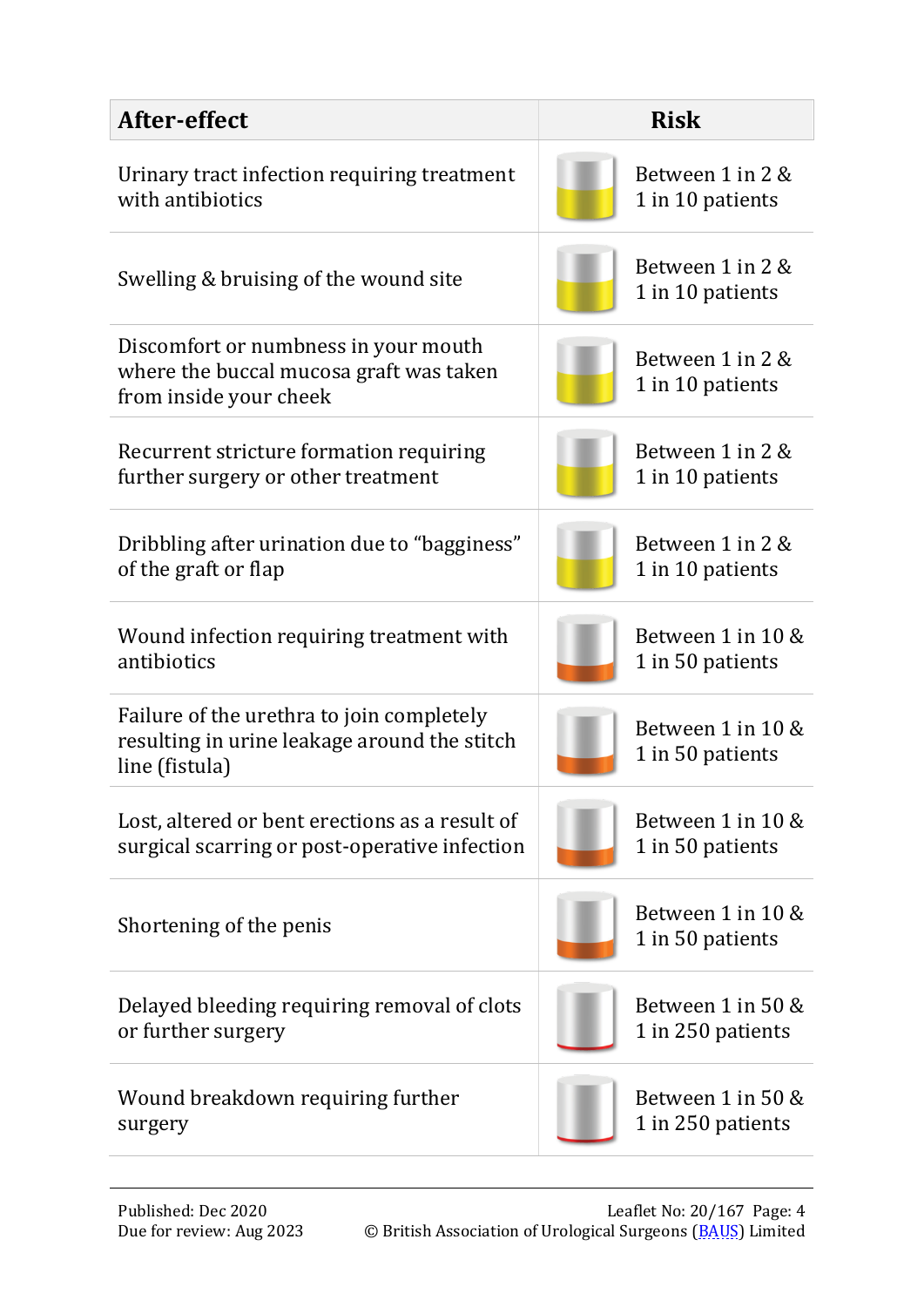Persistence of suture material requiring later removal Between 1 in 50 & 1 in 250 patients Anaesthetic or cardiovascular problems possibly requiring intensive care (including chest infection, pulmonary embolus, stroke, deep vein thrombosis, heart attack and death) Between 1 in 50 & 1 in 250 patients (your anaesthetist can estimate your individual risk)

Spraying of urine Between 1 in 50 & 1 in 250 patients

# **What is my risk of a hospital-acquired infection?**

Your risk of getting an infection in hospital is between 4 & 6%; this includes getting *MRSA* or a *Clostridium difficile* bowel infection. This figure is higher if you are in a "high-risk" group of patients such as patients who have had:

- long-term drainage tubes (e.g. catheters);
- long hospital stays; or
- multiple hospital admissions.

# **What can I expect when I get home?**

- you will be given advice about your recovery at home
- you will be shown how to manage your catheter
- arrangements will be made for catheter supplies to be delivered to you, if required
- a date and venue for your catheter removal will be arranged
- you will be given a copy of your discharge summary and a copy will also be sent to your GP
- any antibiotics, tablets or mouthwashes you may need will be arranged & dispensed from the hospital pharmacy
- a follow-up appointment will be arranged

# **General information about surgical procedures**

### *Before your procedure*

Please tell a member of the medical team if you have:

- an implanted foreign body (stent, joint replacement, pacemaker, heart valve, blood vessel graft);
- a regular prescription for a blood thinning agent (e.g. warfarin, aspirin, clopidogrel, rivaroxaban, dabigatran);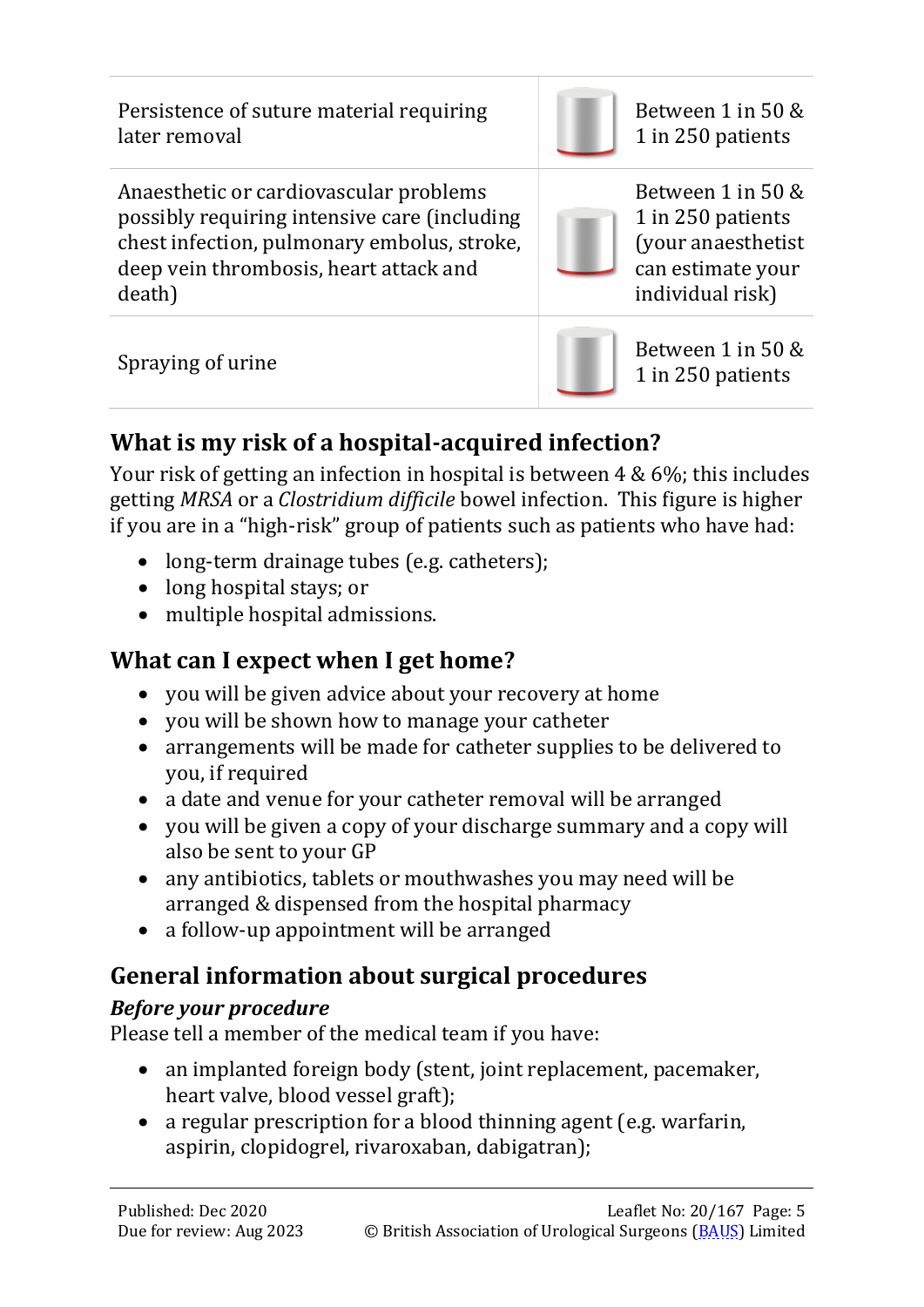- a present or previous MRSA infection; or
- a high risk of variant-CID (e.g. if you have had a corneal transplant, a neurosurgical dural transplant or human growth hormone treatment).

#### *Questions you may wish to ask*

If you wish to learn more about what will happen, you can find a list of suggested questions called ["Having An Operation"](https://www.rcseng.ac.uk/-/media/files/rcs/library-and-publications/non-journal-publications/having-an-operation.pdf) on the website of the Royal College of Surgeons of England. You may also wish to ask your surgeon for his/her personal results and experience with this procedure.

For several years, BAUS has collected data from urologists undertaking this surgery. You can view these data, by unit and by Consultant, in the Surgical [Outcomes Audit](http://www.baus.org.uk/patients/surgical_outcomes/nephrectomy/default.aspx) section of the BAUS website.

#### *Before you go home*

We will tell you how the procedure went and you should:

- make sure you understand what has been done;
- ask the surgeon if everything went as planned;
- let the staff know if you have any discomfort;
- ask what you can (and cannot) do at home;
- make sure you know what happens next; and
- ask when you can return to normal activities.

We will give you advice about what to look out for when you get home. Your surgeon or nurse will also give you details of who to contact, and how to contact them, in the event of problems.

#### *Smoking and surgery*

Ideally, we would prefer you to stop smoking before any procedure. Smoking can worsen some urological conditions and makes complications more likely after surgery. For advice on stopping, you can:

- contact your GP;
- access your local [NHS Smoking Help Online;](http://www.nhs.uk/smokefree/help-and-advice/local-support-services-helplines) or
- ring the free NHS Smoking Helpline on **0300 123 1044**.

#### *Driving after surgery*

It is your responsibility to make sure you are fit to drive after any surgical procedure. You only need to [contact the DVLA](https://www.gov.uk/contact-the-dvla) if your ability to drive is likely to be affected for more than three months. If it is, you should check with your insurance company before driving again.